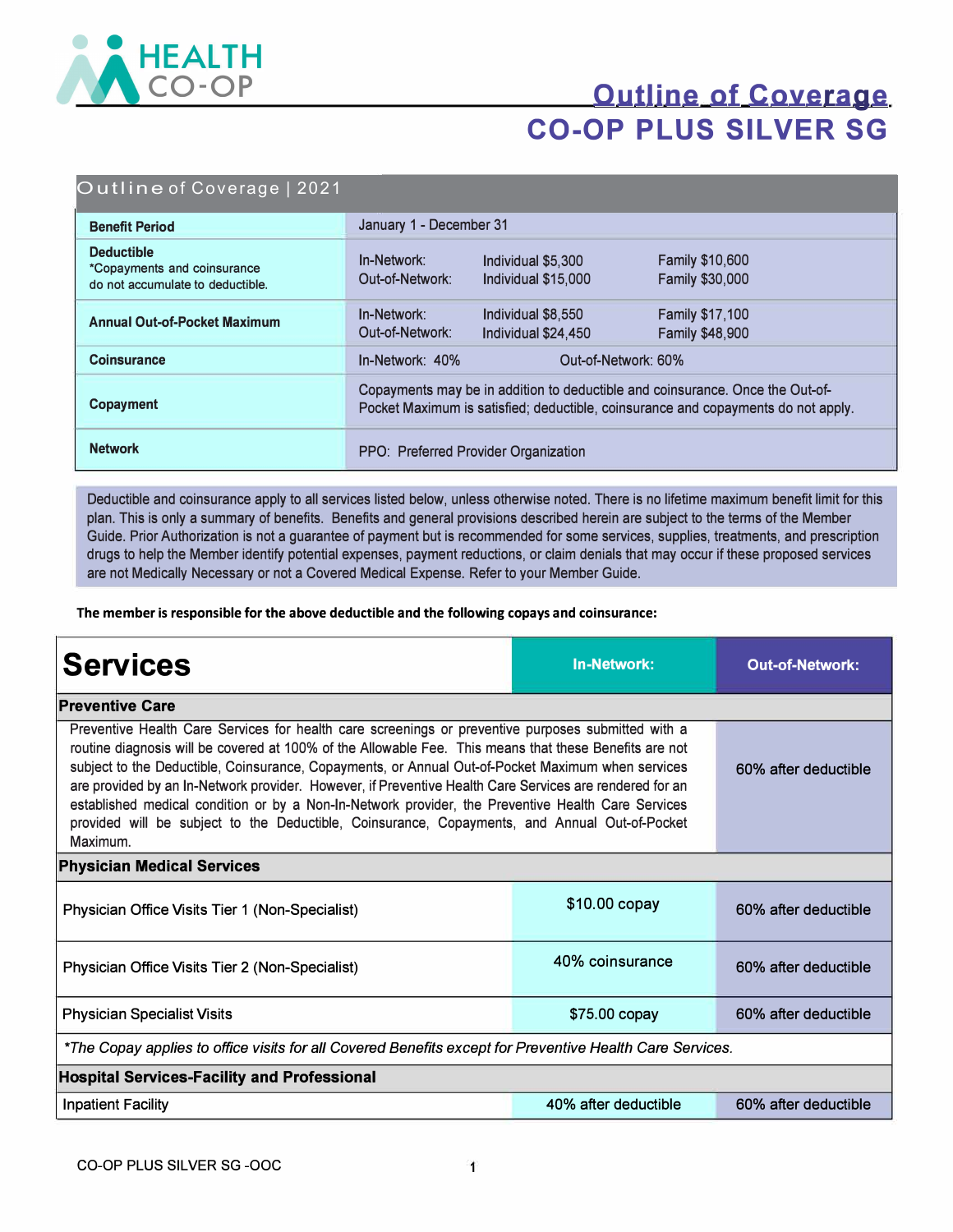

| <b>Services</b>                                                                                                                                                            | <b>In-Network:</b>   | <b>Out-of-Network:</b> |  |  |
|----------------------------------------------------------------------------------------------------------------------------------------------------------------------------|----------------------|------------------------|--|--|
| <b>Outpatient Facility</b>                                                                                                                                                 | 40% after deductible | 60% after deductible   |  |  |
| <b>Urgent Care Services</b>                                                                                                                                                |                      |                        |  |  |
| Doctor on Demand                                                                                                                                                           | $$20.00$ copay       | <b>Not Available</b>   |  |  |
| Urgent care services at Clinic                                                                                                                                             | \$110.00 copay       | 60% after deductible   |  |  |
| <b>Emergency Room Services</b>                                                                                                                                             |                      |                        |  |  |
| <b>Emergency room visits</b>                                                                                                                                               | 50% after deductible | 50% after deductible   |  |  |
| <b>Prescription Drugs Benefit</b>                                                                                                                                          |                      |                        |  |  |
| <b>Retail Pharmacy Benefit (30-day supply)</b>                                                                                                                             |                      |                        |  |  |
| Preferred Generic Drugs (Tier 1)                                                                                                                                           | \$10.00 copay        | 60% after deductible   |  |  |
| Non-Preferred Generic & Preferred Brand Drugs (Tier 2)                                                                                                                     | \$50.00 copay        | 60% after deductible   |  |  |
| Non-Preferred Brand Drugs (Tier 3)                                                                                                                                         | \$100.00 copay       | 60% after deductible   |  |  |
| Specialty Drugs (Tier 4)                                                                                                                                                   | \$150.00 copay       | 60% after deductible   |  |  |
| If you choose a higher Tier drug when a lower Tier drug is available, you must pay an ancillary charge in addition to the<br>deductible and/or coinsurance, as applicable. |                      |                        |  |  |
| <b>Mail Order Maintenance (90-day supply)</b>                                                                                                                              |                      |                        |  |  |
| Preferred Generic Drugs (Tier 1)                                                                                                                                           | \$20.00 copay        | 60% after deductible   |  |  |
| Non-Preferred Generic & Preferred Brand Drugs (Tier 2)                                                                                                                     | \$100.00 copay       | 60% after deductible   |  |  |
| Non-Preferred Brand Drugs (Tier 3)                                                                                                                                         | \$200.00 copay       | 60% after deductible   |  |  |

Non-Preferred Brand Drugs (Tier 3) Specialty Drugs (Tier 4) (31 Day Supply Only) \$200.00 copay 60% after deductible \$300.00 copay Not Available

If you choose a higher Tier drug when a lower Tier drug is available, you must pay an ancillary charge in addition to the deductible and/or coinsurance, as applicable.

| <b>Mental Health/Chemical Dependency Services</b>                                                                                                         |                      |                      |  |  |
|-----------------------------------------------------------------------------------------------------------------------------------------------------------|----------------------|----------------------|--|--|
| Inpatient/other Outpatient Facility Services                                                                                                              | 40% after deductible | 60% after deductible |  |  |
| <b>Office Visit Tier 1</b>                                                                                                                                | $$10.00$ copay       | 60% after deductible |  |  |
| 40% coinsurance<br><b>Office Visits Tier 2</b>                                                                                                            |                      | 60% after deductible |  |  |
| Other Covered Services (This is not a complete list. Check your policy or plan document for other covered services<br>and your costs for these services.) |                      |                      |  |  |
| <b>Centers of Excellence (When approved by MOUNTAIN</b><br><b>HEALTH CO-OP)</b>                                                                           | 40% coinsurance      | Not available        |  |  |
| Chiropractic Care-Maximum Number of Office Visits per Calendar<br>Year - 20 visits                                                                        | \$75.00 copay        | 60% after deductible |  |  |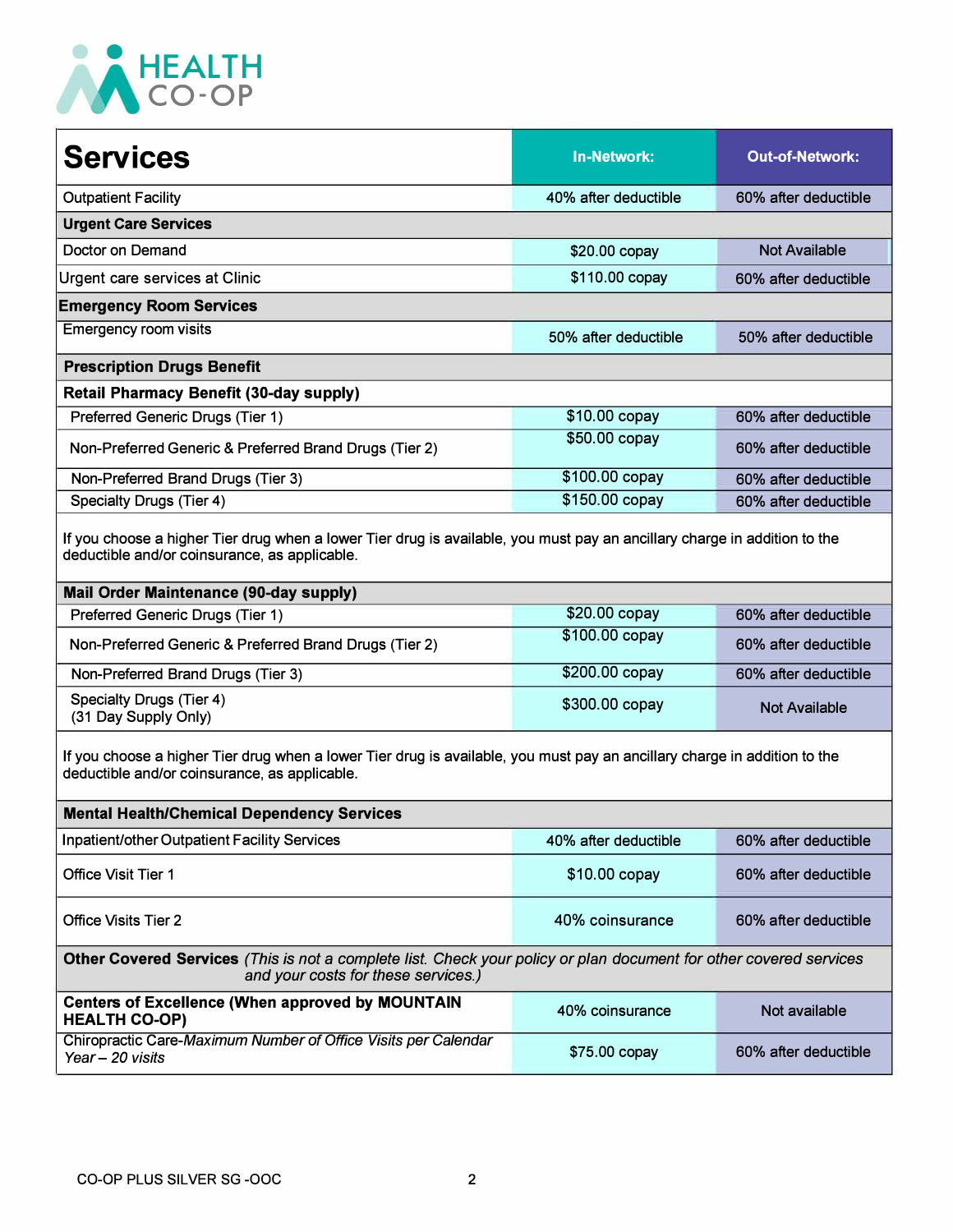

| <b>Services</b>                                                                                                                      | <b>In-Network:</b>                                                            | <b>Out-of-Network:</b> |
|--------------------------------------------------------------------------------------------------------------------------------------|-------------------------------------------------------------------------------|------------------------|
| <b>Convalescent Home Services</b><br>Maximum Number of Days per Calendar Year-60 days                                                | 40% after deductible                                                          | 60% after deductible   |
| Durable Medical Equipment<br>Rental (up to the purchase price), Purchase and Repair and<br>Replacement of Durable Medical Equipment. | 40% after deductible                                                          | 60% after deductible   |
| <b>Laboratory Services</b>                                                                                                           | 50% after deductible                                                          | 60% after deductible   |
| <b>Transplant Services</b>                                                                                                           | 40% after deductible                                                          | 60% after deductible   |
| Dental Exam, Cleaning, Fluoride                                                                                                      | \$100 reimbursement to apply to exam, cleaning and<br>fluoride once per year. |                        |
| <b>Vision Exam</b>                                                                                                                   | \$60 reimbursement to apply to one routine exam per year.                     |                        |

This is a brief summary of benefits. Refer to your complete policy document for additional information or a further explanation of benefits, limitations, and exclusions.

**Rating Factors and Trend:** The following factors are used in setting rates: regional information and assumptions regarding our expected population, the projected claims, income, and enrollment for the next 12-month rating period, projected expenses for the plan of the next rating period, and/or age of the application or subscriber, industry, and risk

characteristics. The trend of premium increases on average during the preceding year is: 2015: 2.4%; 2016: 22.90%; 2017: 29%; 2018: 4.5%; 2019: 11 %; 2020: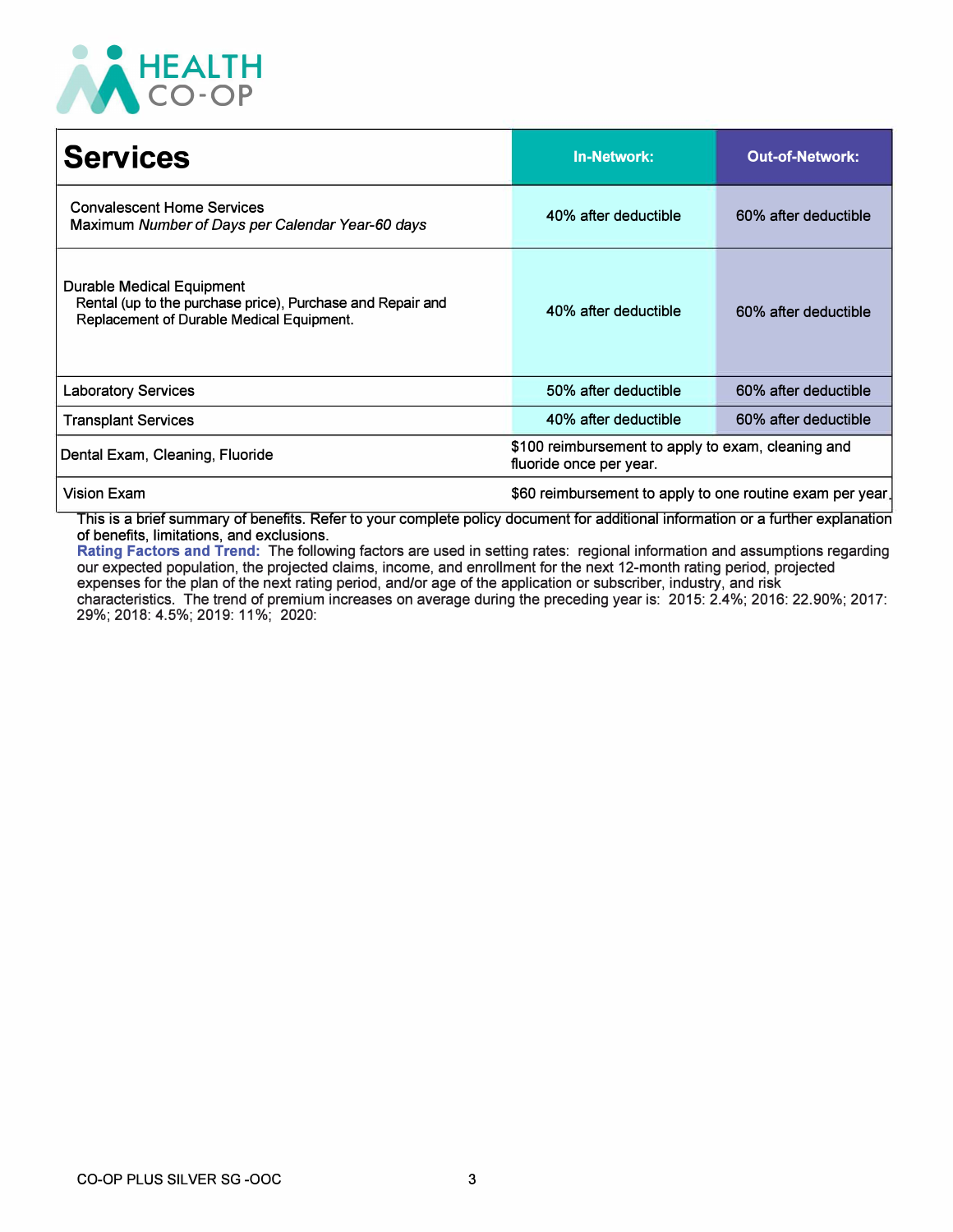### **What is the annual deductible?**

Your plan's deductible is the fixed dollar amount of Covered Medical Expenses that you must incur for certain Covered Benefits before MOUNTAIN HEALTH CO-OP begins paying benefits for them. The Deductible must be satisfied each Calendar Year by each Covered Person, except as provided under *"Family Deductible Limit"* provision. The Deductible is shown in the Schedule of Benefits. Only the Allowable Fee for Covered Medical Expenses is applied to the Deductible. The following do not apply towards satisfaction of the Deductible: ( 1) services, treatments or supplies that are not covered under this Policy; and (2) amounts billed by Out-of-Network Providers, which include the Out-of-Network Provider Differential.

#### **What is the annual out-of-pocket maximum?**

The Annual Out-of-Pocket Maximum is the maximum amount that the Covered Person must pay every Calendar Year for Covered Medical Expenses incurred for Covered Benefits. The Annual Out-of-Pocket Maximum is shown in the Schedule of Benefits. It applies to all Covered Benefits except the *Preventive Health Care Services Benefit.* 

The Annual Out-of-Pocket Maximum includes the following:

- 1. Calendar Year Deductible;
- 2. Copayments; and
- 3. Coinsurance.

When the Annual Out-of-Pocket Maximum is satisfied in the Calendar Year, we will then pay 100% of Covered Medical Expenses incurred for Covered Benefits for the remainder of that Calendar Year. The Annual Out-of-Pocket Maximum must be satisfied each Calendar Year.

The exception to this is in regard to out-of-network charges. The amount the plan pays for covered services is based on the allowed amount. **If an out-of-network provider charges more than the allowed amount, you may have to pay the difference.** For example, if an out-of-network hospital charges \$1,500 for an overnight stay and the allowed amount is \$1,000, you may have to pay the \$500 difference which does not apply to the deductible, coinsurance, or Out of Pocket Maximum. (This is called balance billing.)

#### **Payments to providers**

Payment to providers is based on the prevailing or contracted Mountain Health CO-OP fee allowance for covered services. Although In-Network Providers accept the fee allowance as payment in full, You will pay the most if you use an out-ofnetwork provider, and you might receive a bill from a provider for the difference between the provider's charge and what your plan pays (balance billing). Be aware, your network provider might use an out-of-network provider for some services (such as lab work). Check with your provider before you get services.

### **Preauthorization**

Coverage of certain medical services and surgical procedures requires a benefit determination by Mountain Health CO-OP before the services are performed. This process is called 'preauthorization'. Preauthorization is necessary to determine if certain services and supplies are covered under this plan, and if you meet the plan's eligibility requirements. You'll find the most current preauthorization list in your complete policy document.

### **The Patient's right to know the costs of medical procedures.**

The insured, or the insured's agent, may request an estimate of the member's portion of provider charges for any service or course of treatment that exceeds \$500. Mountain Health CO-OP shall make a good faith effort to provide accurate information based on cost estimates and procedure codes obtained by the insured from the insured's health care provider. The estimate may be provided in writing or electronically. It is not a binding contract between Mountain Health CO-OP and the member, and is not a guarantee that the estimated amount will be the charged amount, or that it will include charges for unforeseen conditions. Contact Customer Service at 1-855-447-2900 to request an estimate.

**[Estimated Monthly Premium Rates:** Individual - [\$ 398.34] Family Coverage - [\$1,210.66]]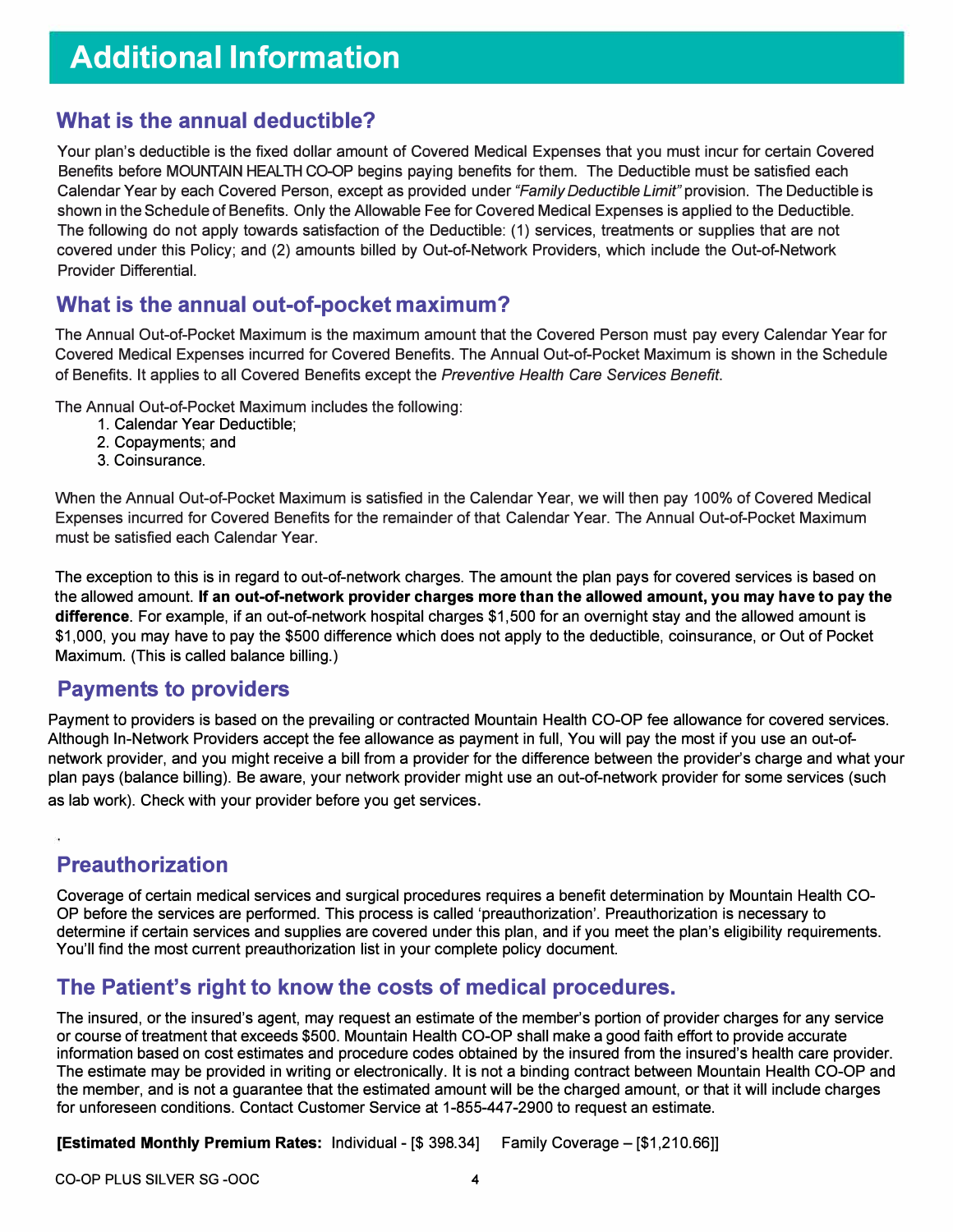## **Provider Networks**

Organization (PPO) (In-Network) - An innovative health care partnership developed by MOUNTAIN HEAL TH CO-OP and our Preferred Hospital Providers to offer health care services to Members at lower premiums. This network is composed of hospitals or surgery centers across the state that accept lower payments for each hospital or surgery center service or inpatient stay.

Participating Providers accept the MOUNTAIN HEALTH CO-OP allowable fee, in addition to the deductible, coinsurance and copayment, as payment in full for covered services. These providers will submit claims for you, and MOUNTAIN HEALTH CO-OP will pay the participating provider directly. There is no billing to you over your deductible, coinsurance and copayment.

Nonparticipating Provider (Out-of-Network) - Nonparticipating Providers have not contracted with MOUNTAIN HEALTH CO-OP to provide services at negotiated rates, and your out of pocket expenses can be significantly higher. Nonparticipating providers are under no obligation to submit claims for you. You may receive payment for claims received from a nonparticipating provider.

If a Primary Care Provider (PCP), Primary Care Provider Specialist (PCPS), Common Specialty Care Provider (CSCP) or a Less Common Sub-Specialty Care Provider (LCSP) is not located within 60 miles, the member can go outside of the 60 miles to a network Provider (an authorization may be required.) MOUNTAIN HEALTH CO-OP will pay as participating and the member may be balanced billed. If the member sees a provider outside of that 60 miles and the provider is not in network the benefits will go towards the out-of-network deductible and out-of-pocket maximum.

Out-of-network emergency room services to treat an emergency medical condition are reimbursed as if obtained innetwork, if an in-network emergency room cannot be reasonably reached. An emergency medical condition means a medical condition manifesting itself by acute symptoms of sufficient severity (including severe pain) so that a prudent layperson, who possesses an average knowledge of health and medicine, could reasonably expect the absence of immediate medical attention to result in a condition that places the health of the individual in serious jeopardy, would result in serious impairment to bodily functions, or serious dysfunction of any bodily organ or part; or with respect to a pregnant woman having contractions, that there is inadequate time to safely transfer the woman to another hospital for delivery or that a transfer may pose a threat to the health or safety of the woman or the fetus.

Finding Participating Providers- To locate Participating Providers and PPO hospitals and surgery centers in Montana check our on-line provider directory at https://www.mhc.coop/find-a-provider or contact Customer Service at 1-855-447-2900. Be sure to have your health plan identification number available when you call.